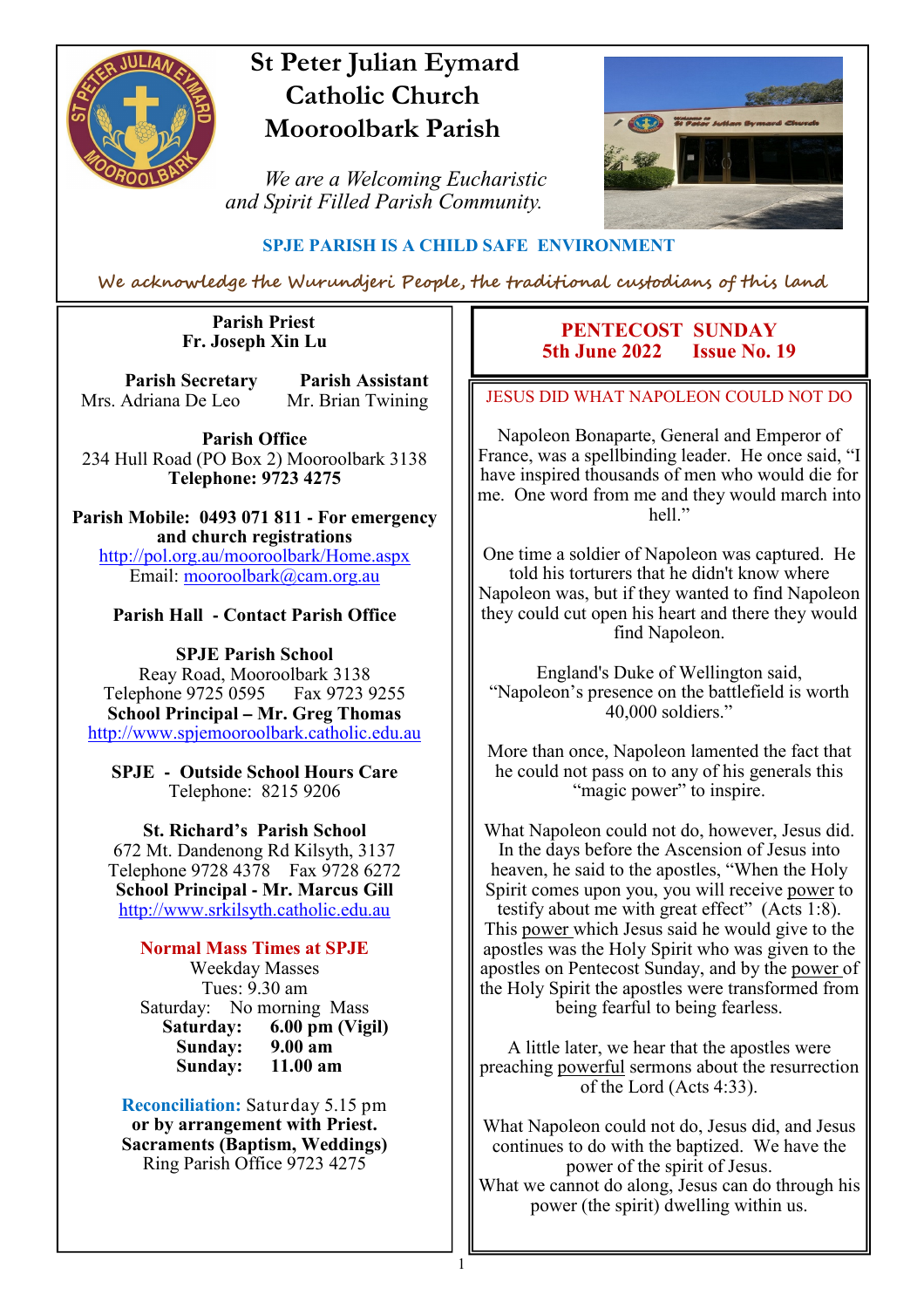### **PARISH CALENDAR 2022**

| 4/5th June | <b>PENTECOST SUNDAY</b>                                     |
|------------|-------------------------------------------------------------|
|            | <b>Propagation of the Faith Appeal</b><br><b>All Masses</b> |
| 4th Sat    | Private Baptism - 11am                                      |
|            | FIRST EUCHARIST SPJE - 6pm                                  |
| 5th Sun    | <b>FIRST EUCHARIST SPJE - 11am</b>                          |
|            | Baptism Welcome - 9am                                       |
| 9th Thur   | Baptism Meeting Church - 7pm                                |
|            | Margaret Vallence & Lili Stride                             |
|            | 11/12th June THE MOST HOLY TRINITY                          |
|            | Baptism - 9am & 11am                                        |
| 15th Wed   | <b>Confirmation Family Night</b>                            |
|            | Church $7.30 \text{pm}$                                     |
|            | 18/19th June THE MOST HOLY BODY &                           |
|            | <b>BLOOD OF CHRIST</b>                                      |
|            | SVDP Winter Anneal - all Masses                             |

SVDP Winter Appeal - all Masses Baptisms & Welcome Mas - 9am Confirmation Commitment Mass - 6pm & 11am<br>22nd Wed Private Anniv Private Anniversary Mass - 7pm Church

### **ROSTERS**

**Counters - Month of June**  Joan & Maurie Prendergast

**Flowers - Month of June**  Visi Maka

**Church Cleaners - Month of June** Kevin Dwyer, Ged Wright

*(Please collect church key from parish office Monday* **-** *Friday, 9am* **-** *4pm)*

#### **Readers and Commentators - 11/12th June**

6.00 pm George Nantes & Michael McLindon 9.00 am Marinella Mack & Karen Broughton<br>11.00am Auna Wernert & Volunteer reg. Auna Wernert & Volunteer req.

## **Musicians - 11/12th June**

6.00 pm Shelly & Co<br>9.00 am Filipino Grou 9.00 am Filipino Group<br>11.00am Zomi Group Zomi Group

#### **MONEY COLLECTIONS**

With the approval from The Archdiocese of Melbourne, the normal collections will resume this weekend. Collection bags will be passed along the pews as per pre-covid. The money collection will take place after the Prayers of the Faithful.

### **Weekday Mass Times**

**JUNE Tuesday 9.30am**

#### **Readings for Next Week - 12th June**

Prov 8:22-31 Ps 8:4-9: Rom 5:1-5: Jn 16:12-15:

### **Prayers for the Sick**

We pray for parishioners and friends who are ill;

*James Devlin, James Brien, Eleanor Thompson, Patricia Fenton, Patricia Koblar, Brenda Corrigan, Vic Garcia, Pam Stephens, Hyacinth Pereira & Judith Fitzgerald .*

### **f Remembrance Diary f**

We remember those who have died, and all those whose anniversaries occur about this time.

 **4/6 to 10/6**

**Patricia Commerford, Gwenneth Key, Mavis Morgan, Harold Dobson, Robert Haynes, Gisela Liedtke, Anna Alvar, Connie Di Pilla, Harold Redfern, Louisa Verdaasdonk, Edmond & Eden Pannawitch, Michael Collins, Chester Seagle, Tony Azzopardi, Mary Robinson, Cathy Sheerin, Kevin Mackey, Sarah Bone, Giuseppe Zappia, Ted Blow, Jack Grant, Jean Goodman, Jim Hicks, Nancy Gatens, Anne & Jack Saunders, Honey Biesinger, Ron Reilly, Nell Commane, Frank Lenger, Marinus Hoogenboom Snr.**

#### **THANK YOU**

Fr Joseph wishes to thank all the parishioners who generously donated **Glen 20** to sanitize our church.

**THANK YOU**

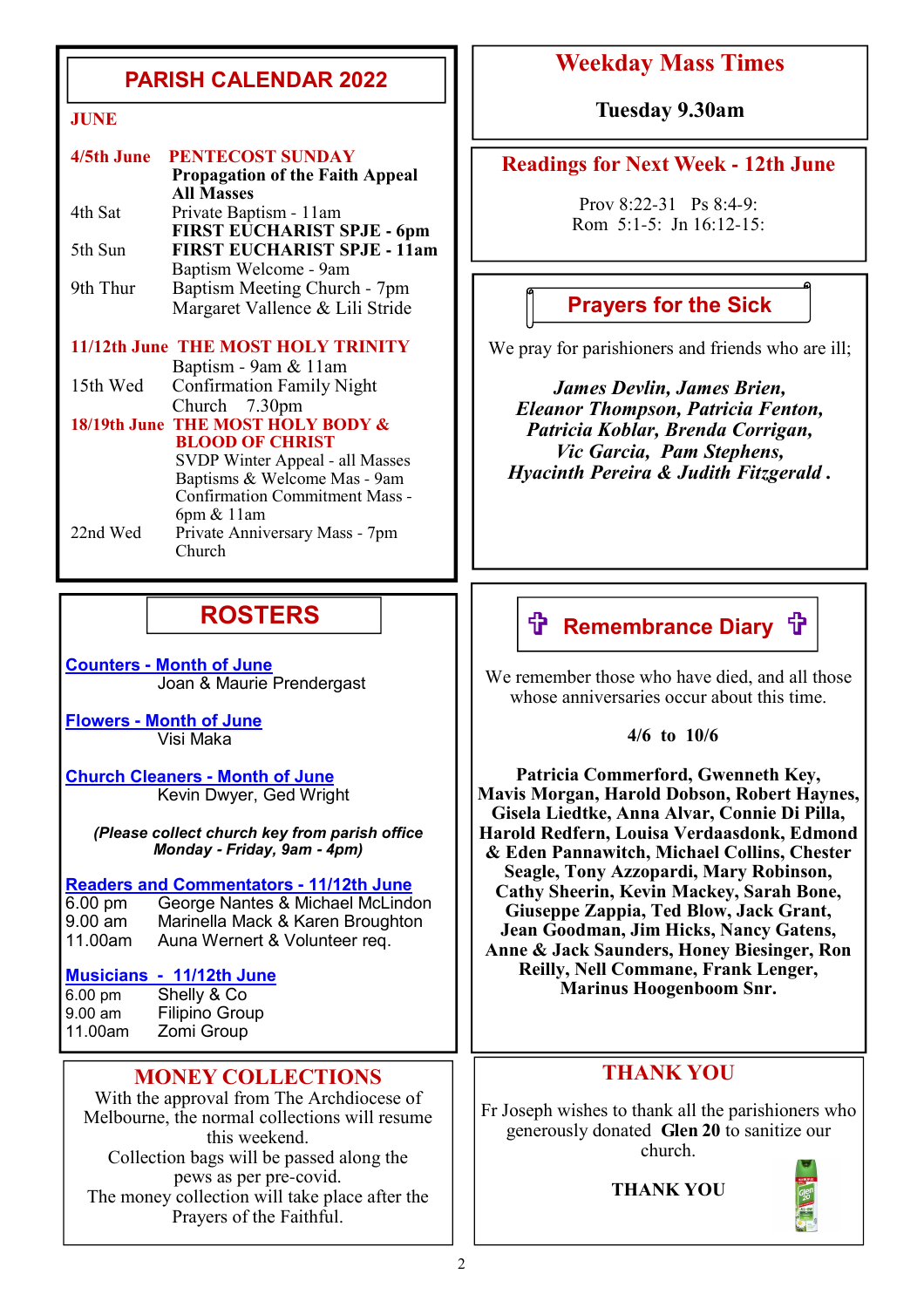

BAPTISM We welcome to our Parish through Baptism.

### *Abigail Munro*

As they receive the Holy Spirit through the Sacrament celebrated this weekend, may their faith guide them throughout their life.

#### **FIRST EUCHARIST - Week 4 SPJE Children**

We welcome the following children this weekend as they receive the sacrament of First Eucharist



**Saturday 4th June** Israel Besek, Millie Broome, Charli Broome, Blake Conboy, Zariah Hamiliton, Mikayla Jarvis, Ava Littlepage, Deegan Mahoney-Stephenson, Isabella Nyssen, Noah Penhale, Sharni Semmens, Noah Taylor, Hudson Varga

#### **Sunday 5th June**

Joseph Blatnik, Chloe Brown, Lachlan Coffey, Taylor Coates, Ethan Mack, Nathaniel Mack, Orlando McKrell-Bonacci, Alexis Milliken, Marina Pieroni, Evy Lewin

**SPECIAL COLLECTION This weekend 4/5th June Propagation of the Faith Appeal**

# **BRING HOPE TO NEELA AND HER F**

This week Catholic Mission offers us the opportunity to be part of a life-changing program which aims to help prevent malnutrition, especially in babies and young children, and help disadvantaged families provide food for their loved ones. The Deberety Goat

Rearing Centre is a dream of the local Church and community in Emdibir. When established, the Centre aims to provide nutritious goats milk for families in need, like Neela's\*, so that babies like Ajani\* can be healthy and strong. Please give generously today to help kickstart this life-giving program by using the appeal envelope provided, going online at catholicmission.org.au/ethiopia,



or scanning the QR code. Your gift will also help many other similar Church-run mission programs around the world. **Envelopes will be available in the church.** 



#### LADIES LUNCH GROUP Our next Ladies Lunch will be on Tuesday 7<sup>th</sup> June At The Dorset Hotel Croydon We will meet at 12 pm for 12.30 lunch

Enquiries/RSVP Nancy Gough 0411 137 251 Philomena Turner 0417 208 077

#### **ST. VINCENT de PAUL ANNUAL WINTER APPEAL 2022**



*It is time again for the SVDP Winter Appeal. This will be held at all the Masses on the weekend of the 18th and 19th June. All money received will go towards assisting people from Kilsyth, Montrose and Mooroolbark who are struggling to make ends meet and who ask for our help. Please place your donations in the marked collection boxes as you exit at the conclusion of Mass. For those who wish to donate by credit card or require a receipt there will be envelopes on the seats which can be placed in the collection box or posted to SVDP.*

*Direct Debit is available and, if doing this, please mark that it is for the Mooroolbark Conference Direct Debit details are BSB: 063 003 Account No: 1008 1787 Thank you very much for your previous and continued support.*

### THE POWER TO CHANGE A LIFE IN YOUR HANDS.

**DO SOMETHING ABOUT IT.** .<br>Please donate to the Vinnies Winter Appeal

**Sylinnies** 

Richard Knight Mooroolbark Conference President